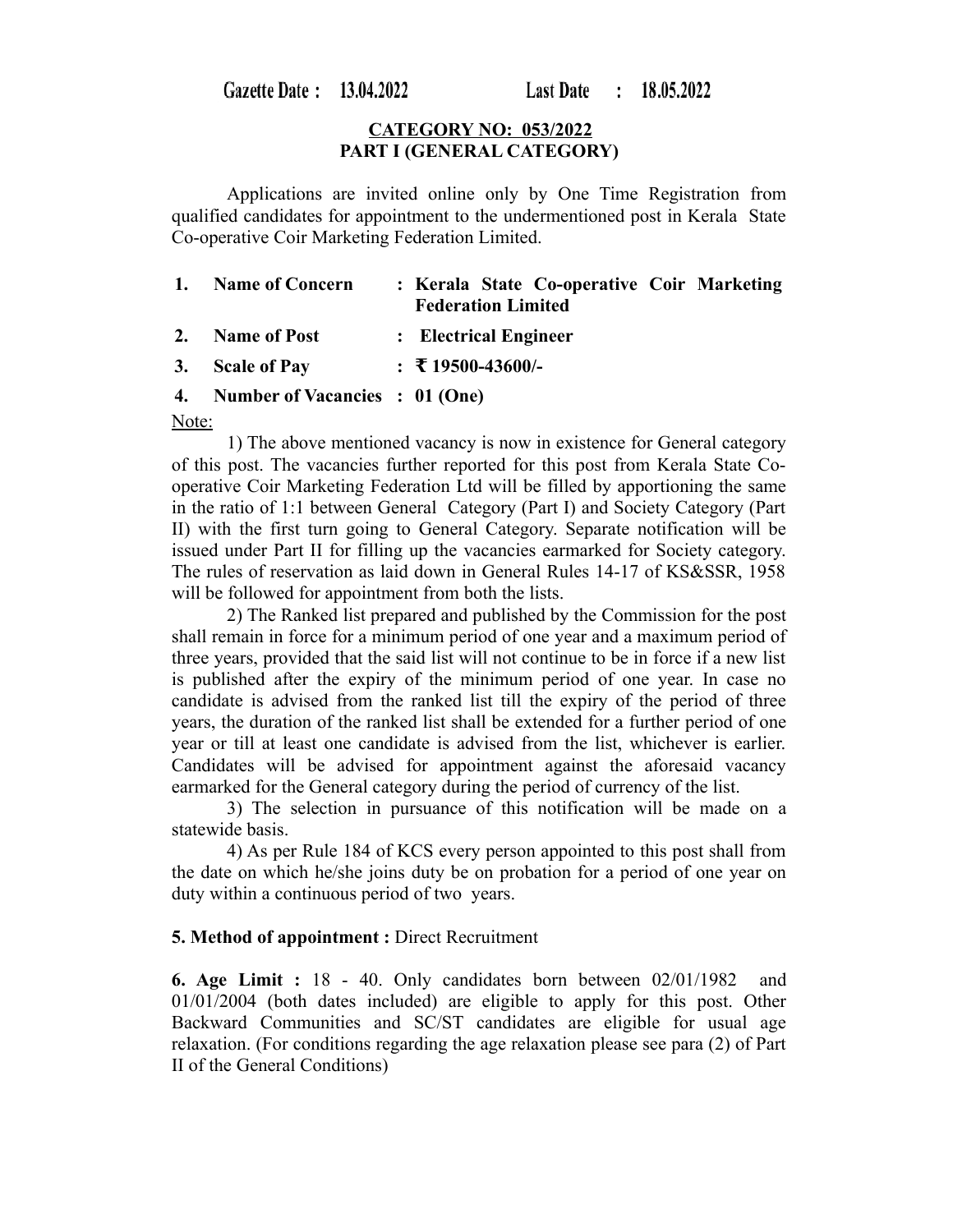Note:

For concession allowed in upper age limit subject to the condition that the maximum age limit shall in no case exceed 50 years, please see Para (2) of the General Conditions under Part II of this notification. Relaxation of age will be allowed to all provisional employees of the twenty nine Co-operative institutions mentioned in G.O(P) No. 41/98 dated 9-3-1998 (whether they continue in service or relieved from service) who have been appointed through the Employment Exchange to the extent of their provisional service provided they possess a minimum service of one year in the provisional appointment. The maximum period of relaxation allowed to such persons will be five years. Once they get appointment on regular basis, the concession will not be available for further appointment to any other post. The candidates who are entitled to the above concession shall note the details there of in the respective column of the application and upload certificate (original) obtained from the Head of Office or Head of Department or Appointing Authority of the Co-operative Institutions concerned, when required by the Commission. The certificate should contain all the relevant particulars such as the post in which the applicant has/had provisional service, the scale of pay, name of the Co-operative institution in which he/she has/had worked, the date of commencement of provisional service and the date of termination of the provisional service. It should also be noted in the certificate that the applicant is not holding regular appointment under the Co-operative institution. The original certificate thus produced will not be returned to the candidate.

# **7. Qualifications :**

- 1. Degree in Electrical Engineering recognized by any university in Kerala
- 2. 3 Years experience in implementing the Electrical works of projects

Note: Preference will be given to holders of supervisory licence from Electrical inspectorate .

## Note:

1) Rule 10(a) (ii) of Part II KS&SSR is applicable for this selection.

2) Those candidates who have claimed equivalency for qualifications should produce the Government Order proving the same at the time of certificate verification in order to consider as equivalent.

3) If the caste of the candidates is wrongly mentioned in their SSLC book, they should claim their original caste in their application and should produce Community/NCLC certificate issued from concerned revenue authority and the gazette notification for the same at the time of certificate verification.

4) The qualifications shall be obtained from UGC recognised universities or any other Institutes established by Govt of India or Govt of Kerala.

5)Candidates must upload experience certificate at the time of submission of application itself. Otherwise the application will be rejected. The certificate to prove experience shall be in the format given below: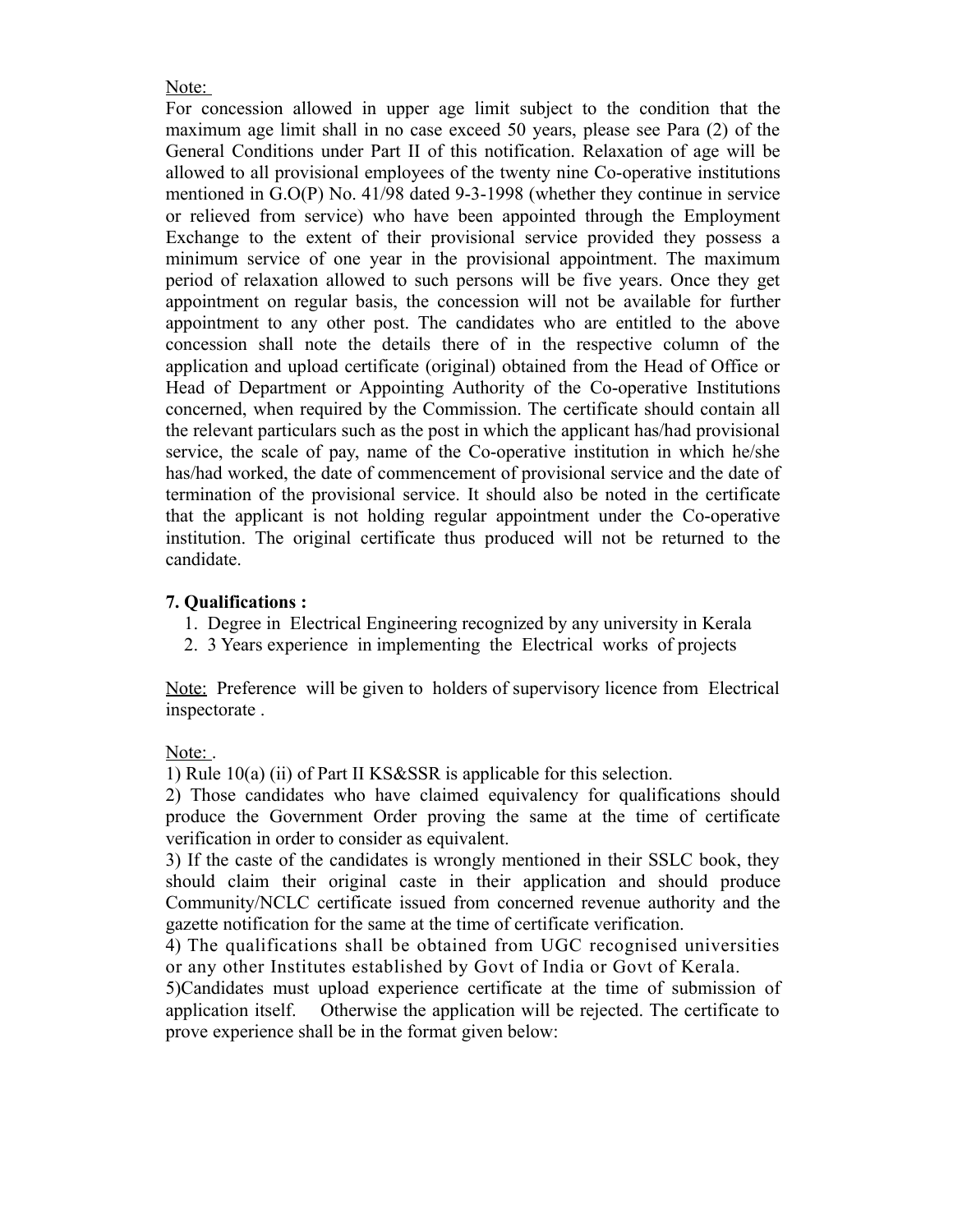#### **CERTIFICATE OF EXPERIENCE**

Name of the firm (Company/Corporation etc.) Register Number (SSI Registration or any other : Registration Number) and date of registration Authority issued registration :

Issued to ................................................................................... (here enter name and address) This is to certify that the above mentioned person has worked/has been working in this Institution as .................................................. (here enter name of the post held or the nature of assignment held in the capacity) in implementing the electrical works of projects on ................................ per day/per mensem for a period of ......... years.........months ............ days from ............................. to ...........................

Place : Signature with date Date : Name & Designation of the issuing authority with name of the Institution

(Office Seal)

## **CERTIFICATE**

Certified that Sri/Smt .................................. mentioned in the above Experience Certificate has actually worked/is working as ............................... (Specify the nature of employment) in the above Institution during the period mentioned therein as per the entry in the ...................................... Register (mention the name of Register) maintained by the employer as per the provision of .................................. Act (Name of the Act/Rules to be specified)

I am the authorised person to inspect the Registers kept by the employer as per the provision of the Act/Rules of the ........................................... State/Central Act.

| Place : | Signature with date                           |
|---------|-----------------------------------------------|
| Date :  | Name of the Attesting Officer with            |
|         | Designation $\&$ Name of Office, who is the   |
|         | notified Enforcement Officer as per Act/Rules |
|         |                                               |

(Office Seal)

Note:

(1) Please specify the post held or nature of assignment, Casual Labourer, Paid/Unpaid Apprentice/Regular worker or Temporary worker.

(2) All Experience certificates should be duly certified by the concerned Controlling Officer/ Head of Office of the Government. The genuineness of the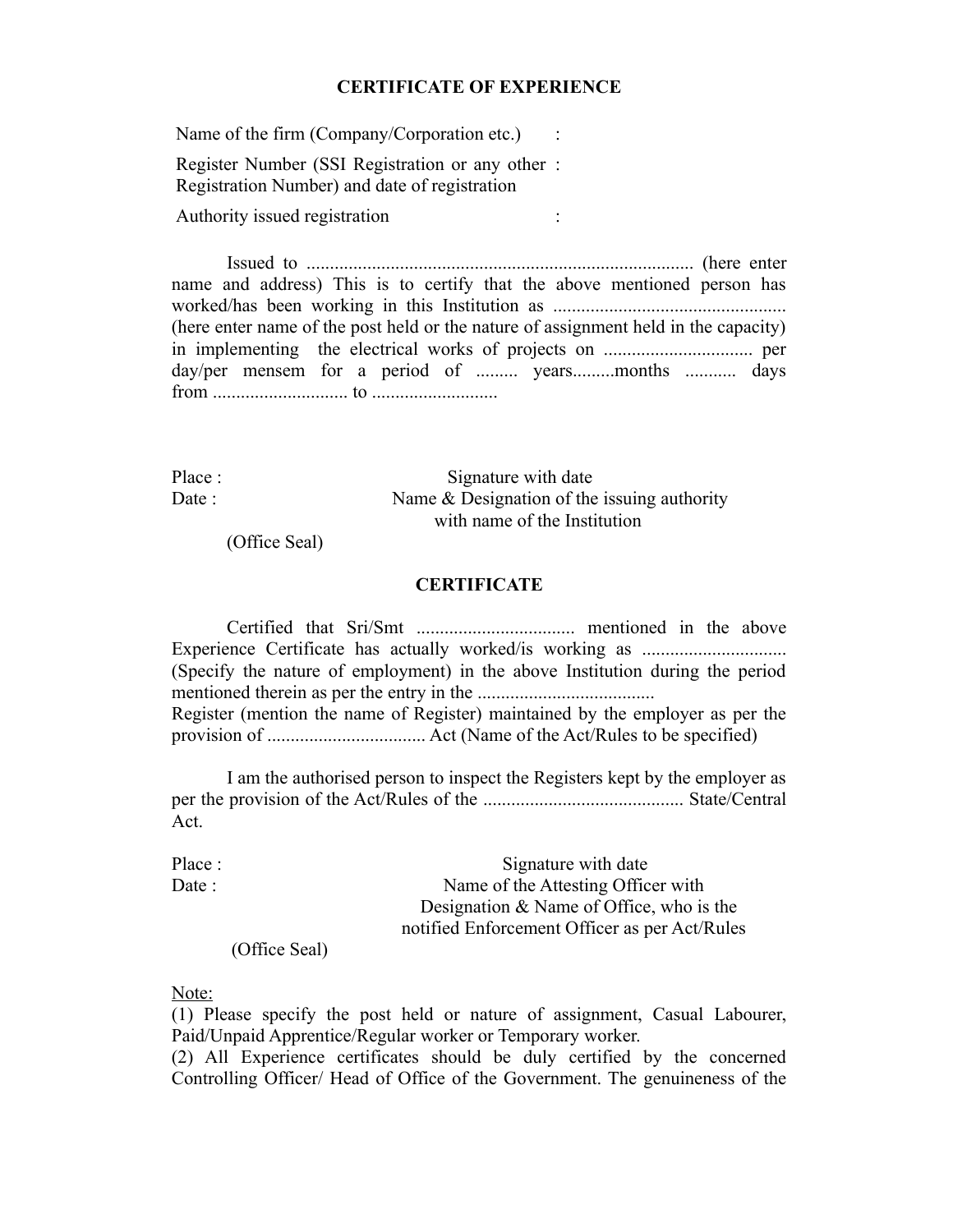Certificate shall be subjected to verification and legal action will be taken against who issue and produce bogus certificate.

(3) The candidates who possess the required experience on the date of application but not able to obtain experience certificate in the COVID-19 situation should upload a self declaration in the format given below.

## **DECLARATION FOR THOSE WHO COULD NOT OBTAIN EXPERIENCE CERTIFICATE**

 I Sri/Smt (here enter name and address) ................................................................................... .................................................. certify that I have worked/ have been working/ is working (here enter name of institution /company/ corporation/ Govt.Department/ Co-operative institution etc.) as........................................................................................................... (here enter name of post holding or held ie. Regular worker/ Temporary worker/ paid/ Apprentice/Trainee/Casual Labourer etc.) in implementing the electrical works of projects on Rs .......................................per day/ per mensem for a period of ....................... years ....................... months .......................... days from ........................to .......................... . I will produce the prescribed experience certificate as and when called for by the Commission.

Place :

#### Date : **Signature of the Candidate**

#### **8. Mode of submitting applications :**

(a) Candidates must register as per ONE TIME REGISTRATION with the official Website of Kerala Public Service Commission www.keralapsc.gov.in before applying for the post. Candidates who have registered can apply by logging on to their profile using their User-ID and Password. Candidates must click on the 'Apply Now' button of the respective posts in the Notification Link to apply for a post. The photograph uploaded should be one taken after 31.12.2012. **Candidates who register first time should upload photo taken within 6 months from the date of their registration.** Name of the candidate and the date of photograph taken should be printed legibly at the bottom portion of the photograph. The photograph once uploaded meeting all requirements shall be valid for 10 years from the date of uploading. There is no change in other instructions regarding the uploading of photographs. No application fee is required. Candidates are responsible for the correctness of the personal information and secrecy of password. Before the final submission of the application on the profile candidates must ensure correctness of the information in their profile. They must quote the User-ID for further communication with the Commission. Application submitted is provisional and cannot be deleted or altered after submission. **Candidates are advised to keep a printout or soft copy of the online application for future reference. Candidates can take the printout of the application by clicking on the link 'My applications' in their**